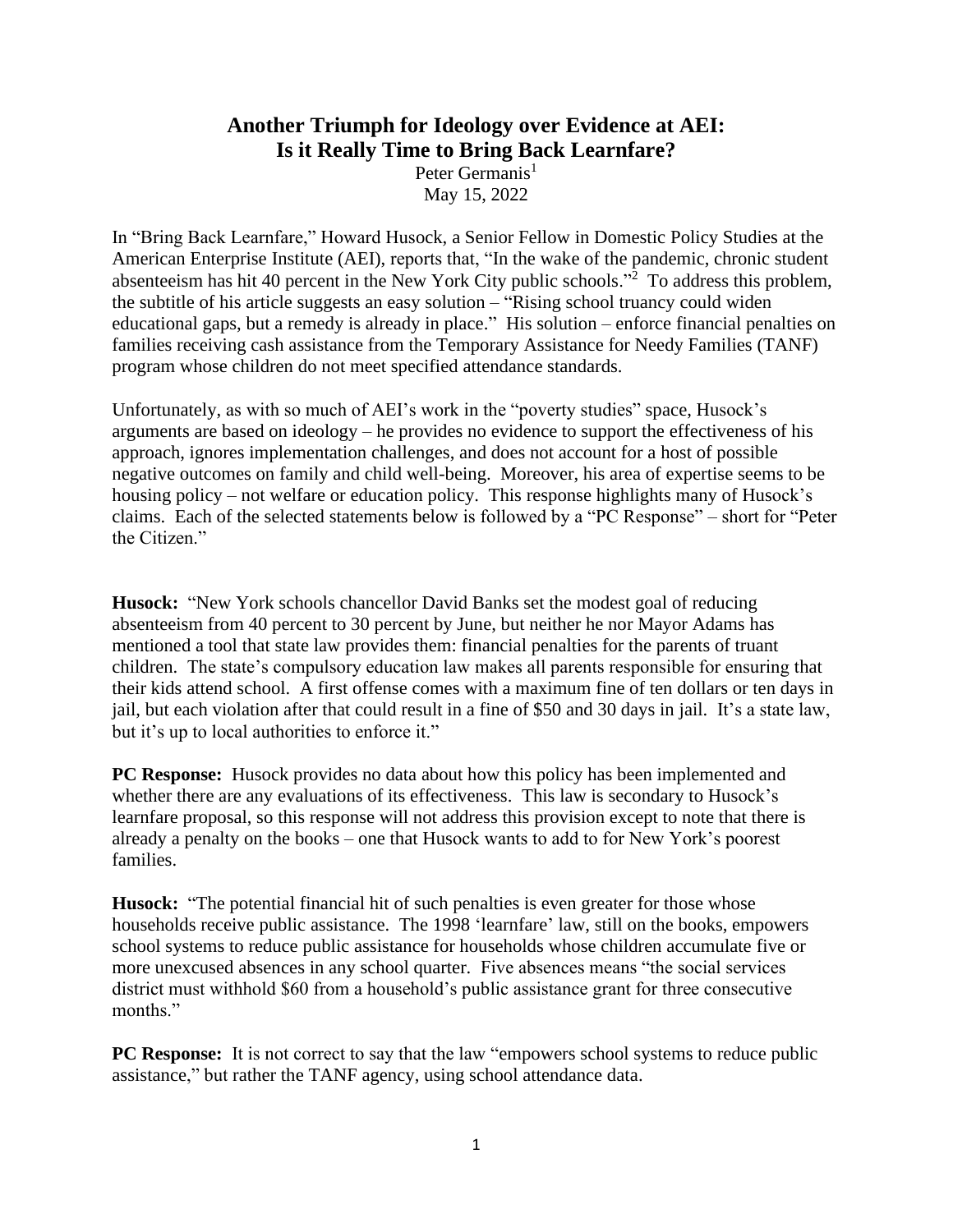**Husock:** "The evidence of a widening educational achievement gap means that overlooking learnfare is harming those whom public assistance is meant to help: children in poverty. …Because minority families are more likely to live in poverty, making public assistance contingent on school attendance could help narrow it."

**PC Response:** Husock's problem specification ignores a host of factors related to absenteeism, including but not limited to: homelessness; the need to supplement family income with work; responsibilities related to caring for younger siblings; the physical, social and emotional trauma of a pandemic; and depression and other health issues. Simply reducing a cash benefit does nothing to address these (and other) underlying reasons – and may well worsen them.

As with the state's compulsory education law, Husock presents no data regarding whether the existing learnfare provisions are being enforced and whether there is any evidence of its effectiveness. He also makes no reference to findings from experimental evaluations of learnfare programs in Wisconsin, Ohio and San Diego, and the Teen Parent Demonstrations in New Jersey and Illinois. These programs differed in terms of target groups (with most focused on teen parents), the nature of the financial incentive (sanction and/or bonus), and whether ancillary services were provided, such as case management and support services. The findings from these evaluations were mixed and are now dated, but anyone advocating a sanction-only learnfare program might still have gleaned some lessons. For example:

- Comparing results across studies, suggests that financial sanctions are less likely to be effective when used alone vs. as part of programs that offer related services and case management.<sup>3</sup>
- Some studies found evidence of reduced family well-being. For example, in the Ohio LEAP program, researchers noted that, "those with multiple sanctions reported resulting hardship for themselves and their families, in some cases lacking essentials such as food and medicines." 4

There are likely many other lessons about data collection, issues related to sanctions, service delivery, etc. Responsible policymaking should be based on a much more comprehensive examination than the one Husock provides.

In short, Husock makes no mention of services that might address the underlying causes of truancy, does not consider whether a sanction-only learnfare policy like the one he advocates might lead to better results, and ignores completely possible adverse effects on other outcomes.

**Husock:** "Enforcing learnfare would be no easy task in a system that can barely even settle on a mask policy. The Department of Education bureaucracy would likely have difficulty linking the public assistance and food stamp rolls with attendance records, themselves notoriously spotty."

**PC Response:** There are likely to be significant data quality/matching problems and significant administrative costs in collecting and verifying the data, as well as in enforcing sanctions and dealing with appeals. These may well exceed any savings from reduced benefits. Husock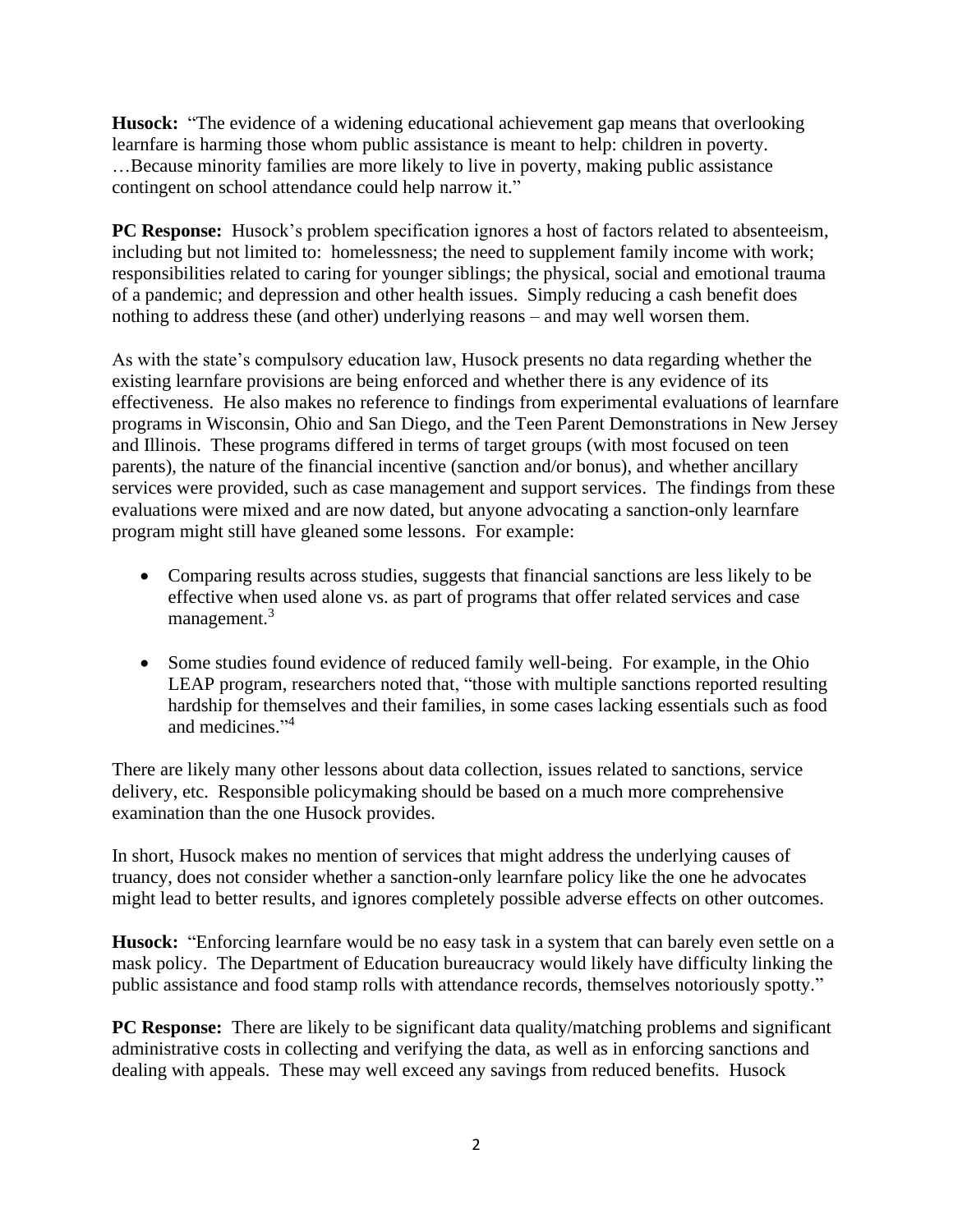provides no data and only acknowledges there are likely to be problems – yet, he advances learnfare as a solution anyway.

**Husock:** "But Banks could make a difference simply by announcing that learnfare enforcement was looming. Economists call this the 'signaling effect.' That proved the case with the 1996 federal welfare-reform law, which imposed time limits and work requirements on households receiving public assistance. Even before the law took effect, caseloads began to drop after Bill Clinton announced his intention to 'end welfare as we know it.'"

**PC Response:** There is a big difference between "learnfare enforcement" and "welfare reform." In particular, welfare reform was already being implemented in many states through waivers from the old Aid to Families with Dependent Children (AFDC) program and the implementation of work requirements established under the Family Support Act of 1988. In addition, caseloads dropped due a variety of other factors – a strengthening economy and expansions in programs designed to "make work pay." And, most of the caseload decline occurred after the enactment of the law – not before. Considering these factors, any "signaling effect" would likely have had a small effect on caseloads. For learnfare, simply announcing a policy would likely have even less effect, particularly given the fact that past research suggests zero to small effects from the policy itself.

**Husock:** "As absenteeism has emerged as a nationwide problem, learnfare and parental financial sanctions for truancy are not getting the consideration they deserve. Instead, there's been more emphasis on bribing students to attend class, using gift cards and dance contests. There's no reason to use only carrots and no sticks."

**PC Response:** There are at least two reasons for relying on carrots instead of sticks.

First, the reach of the policy described by Husock would be limited because TANF caseloads have declined and many poor children do not receive it. For example, in 2020, for every 100 families living in poverty in New York, only 39 received TANF cash assistance. This "TANFto-poverty ratio" is down 40 points since  $1996$ .<sup>5</sup> This means that children in most poor families would not be affected by the policy. However, if the state were to provide a financial bonus for school attendance, then it could reach a much larger share of children in low-income families. For example, the bonus could be provided to those receiving food stamps (now SNAP) or Medicaid. States have considerable flexibility in designing programs with TANF dollars; their use is not limited to those receiving cash assistance.

Second, as Husock noted at the outset, the state already has penalties for parents whose children are truant, including fines and jail time. Adding an additional financial penalty and limiting it only to the poorest families raises the possibility of severe financial hardship that could seriously undermine family well-being. At the very least, the policy should be tested on a small scale with a rigorous evaluation design to assess its possible effects. Even better, the policy could be tested using bonuses for school attendance vs. sanctions. (Attendance incentives have been part of experimental cash conditional programs tested in New York City.<sup>6</sup>)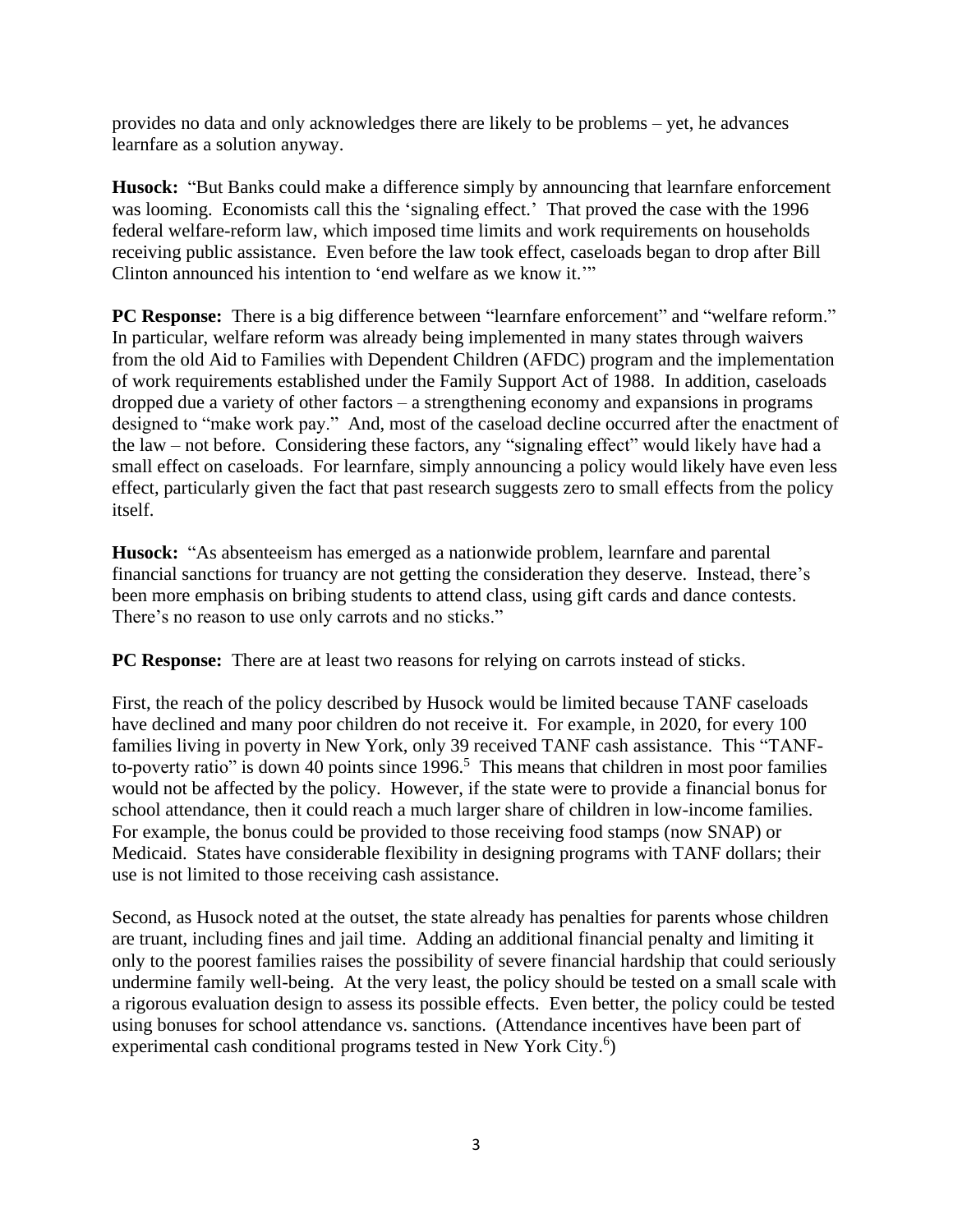**Husock:** New York should not only reemphasize the learnfare law but also increase the sanction from its outdated 1998 level and include food stamps as part of it, as well.

**PC Response:** There is no authority in the "food stamp" law to undertake a learnfare program like the one Husock describes – even with waivers.

It is astounding that someone at a "think tank" who professes to care for low-income families takes such a cavalier attitude toward increasing sanctions without any evidence of effectiveness or regard to the potential well-being of the families involved.

**Husock:** "New York is not the only state with a learnfare law. Before the pandemic, Massachusetts would deduct \$100 per month from child-welfare assistance because of school absenteeism."

**PC Response:** Husock does not provide any data or assessment of the Massachusetts program – it appears that he just cites it as a way to make his proposal seem reasonable. The fact that another state has a similar policy, however, doesn't make it good policy.

**Husock:** Mayor Adams has signaled his concern about minority children who cannot read and write at grade level. Absenteeism will only worsen those problems. Learnfare can help address them.

**PC Response:** Absenteeism is a serious problem, but Mayor Adams would be served better by seeking advice from experts in the field who take a comprehensive view of the problem and who base policy recommendations on facts and evidence rather than ideology.

In fact, this is advice that the American Enterprise Institute should consider as well, particularly when it comes to policies affecting those living in poverty.